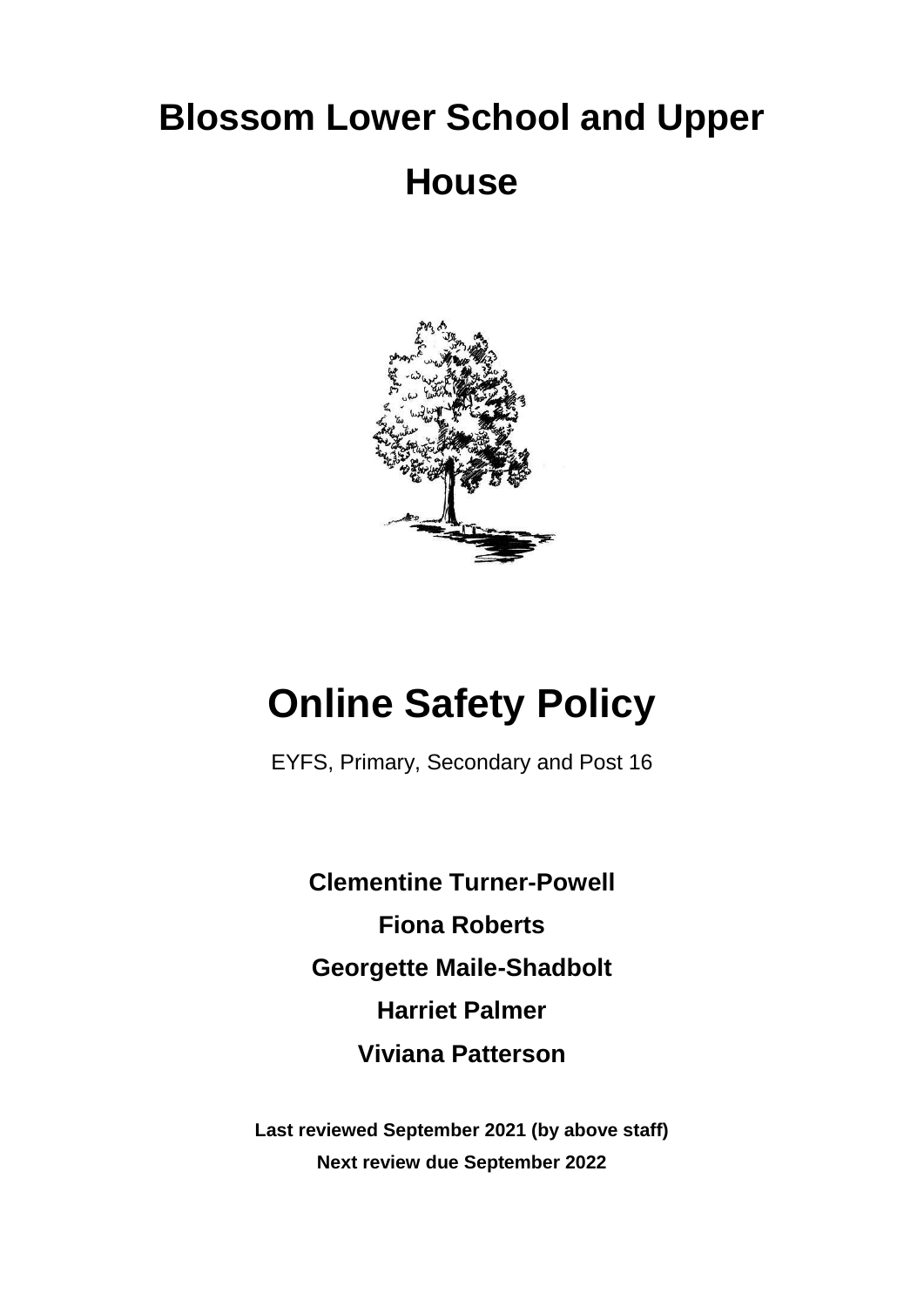#### **Whole-school approach to online safety**

At Blossom House School, we recognise that technology is a significant component in many safeguarding and wellbeing issues. Children are at risk of abuse online as well as face to face, and in many cases, abuse will take place concurrently via online channels and in daily life. Children can also abuse their peers online, this can take the form of abusive, harassing, and misogynistic messages, the non-consensual sharing of indecent images, especially around chat groups, and the sharing of abusive images and pornography, to those who do not want to receive such content.

Blossom House School facilitates a whole-school approach to keeping children safe online. Whilst online safety is a running and interrelated theme in all of our school's policies and procedures, this policy aims to make clear how the school supports pupils, parents and staff to make online safety a priority, the school's expectations in relation to pupils' appropriate use of digital devices and social networking sites, and how any online safety concerns are responded to and managed accordingly.

The school recognises that technology, and risks and harms related to it, evolve and change rapidly. This policy is updated at least annually, or sooner if required. We review our approach to online safety annually, using the [360 degree safe](https://360safe.org.uk/) online safety self-review tool for schools. Online safety risks are also considered in our safeguarding risk assessment.

#### **Digital devices and social networking**

**Digital devices** are physical units of equipment that contact a computer or a microcontroller, such as: mobiles phones, smart watches, iPads and tablets, music devices such as iPods, Kindles, laptops, games consoles, recording devices, devices containing a SIM card, devices that use GPS, or any other smart technology.

**Social networking** is a way of communicating or messaging using smart technology or digital devices. It may be between individuals and/or groups. Communication can take place on social media platforms such as TikTok, Snapchat, Instagram, Facebook, Twitter or YouTube; text or video messaging apps such as Facebook Messenger, WhatsApp, iMessage or Facetime; gaming consoles with a chat function such as Xbox Live or Nintendo Switch; or any other internet sites which have a comments section, live chat room, or ingame chat facility.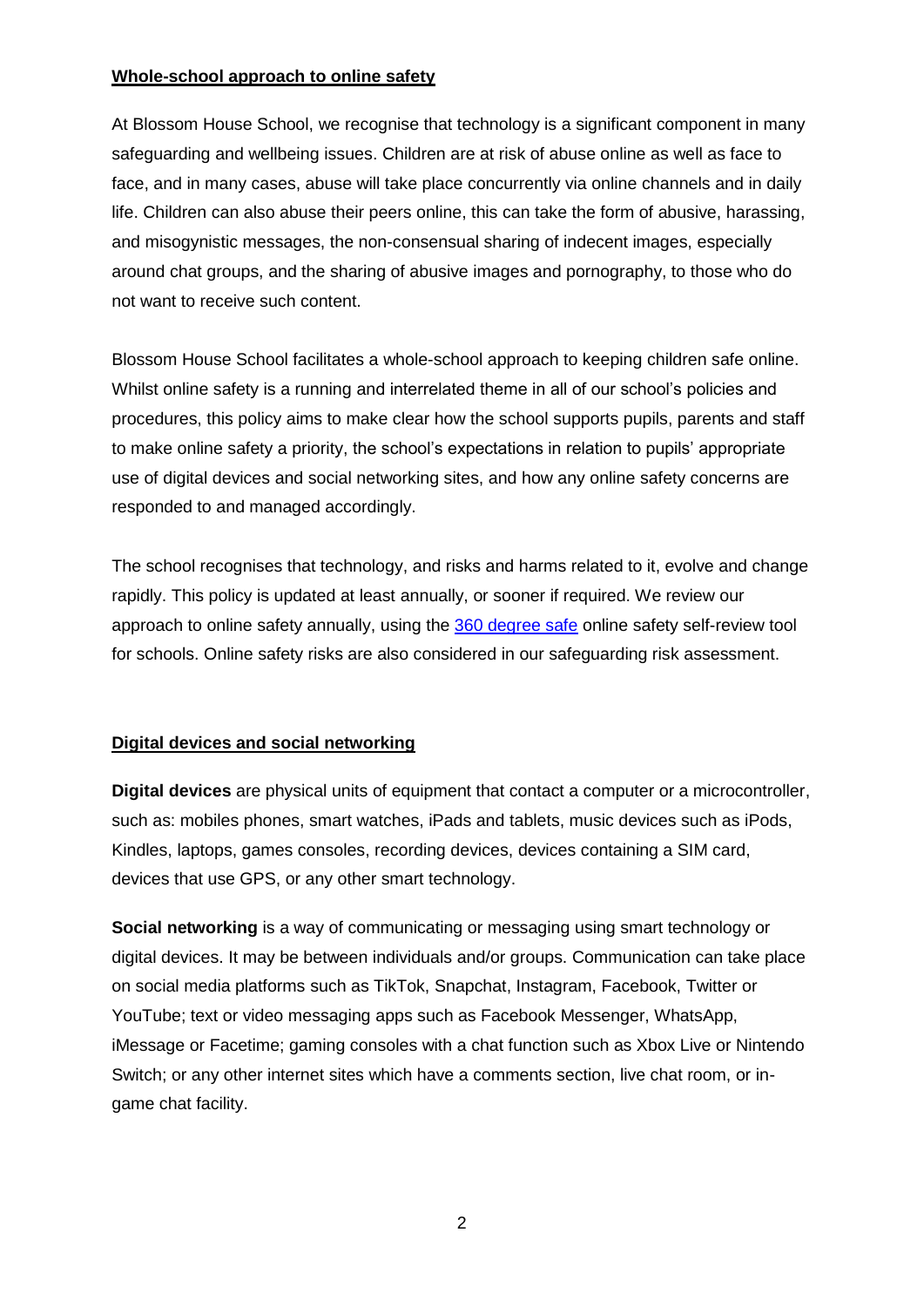#### **Making online safety a priority**

## **The 4 Cs**

Pupils, parents and staff are taught how to recognise online safety risks, and how to get help and escalate concerns where necessary. Our online safety approaches aim to cover the four areas of risk:

- **content:** being exposed to illegal, inappropriate or harmful material; e.g. pornography, fake news, racism, misogyny, self-harm, suicide, anti-Semitism, radicalisation and extremism
- **contact:** being subjected to harmful online interaction with other users; e.g. peer to peer pressure, commercial advertising, or adults posing as children or young adults with the intention to groom or exploit them for sexual, criminal, financial or other purposes
- **conduct:** personal online behaviour that increases the likelihood of, or causes, harm; e.g. sending and receiving explicit images, consensual and non-consensual sharing of nudes and semi-nudes and/or pornography, persistent unwanted contact, or online bullying
- **commerce:** risks such as gambling, inappropriate advertising, phishing, or financial scams (any risks should be reported to the [Anti-Phishing Working Group\)](https://apwg.org/)

#### **Childnet and UK Safer Internet Centre**

The school works with [Childnet](http://www.childnet.com/) online safety charity to run annual e-safety workshops for pupils, parents and staff. Childnet works with the government and internet industry as experts in the field of online safety education. These workshops look at the potential risks faced by children and young people as they explore the internet, and offer advice around how to take a whole school approach in responding. They also highlight resources to use in the classroom which help to explore and reinforce online safety.

The school also supports the [UK Safer Internet Centre'](http://www.saferinternet.org.uk/)s annual Internet Safety Day, celebrated globally in February each year to promote the safe and positive use of digital technology for children and young people and inspire a national conversation. It calls upon young people, parents, carers, teachers, social workers, law enforcement, companies, policymakers, and wider, to join together in helping to create a better internet.

## **IT filtering and monitoring**

In order to provide a safe learning environment, our IT filtering systems and do all they reasonably can to limit exposure to the main areas of risk and safeguard against cyber-crime technologies. Monitoring and screening systems will raise an alert should anyone attempt to access or share inappropriate material. Specific sites can be blocked during school hours should these present any safety concerns, or become a cause of distraction from learning.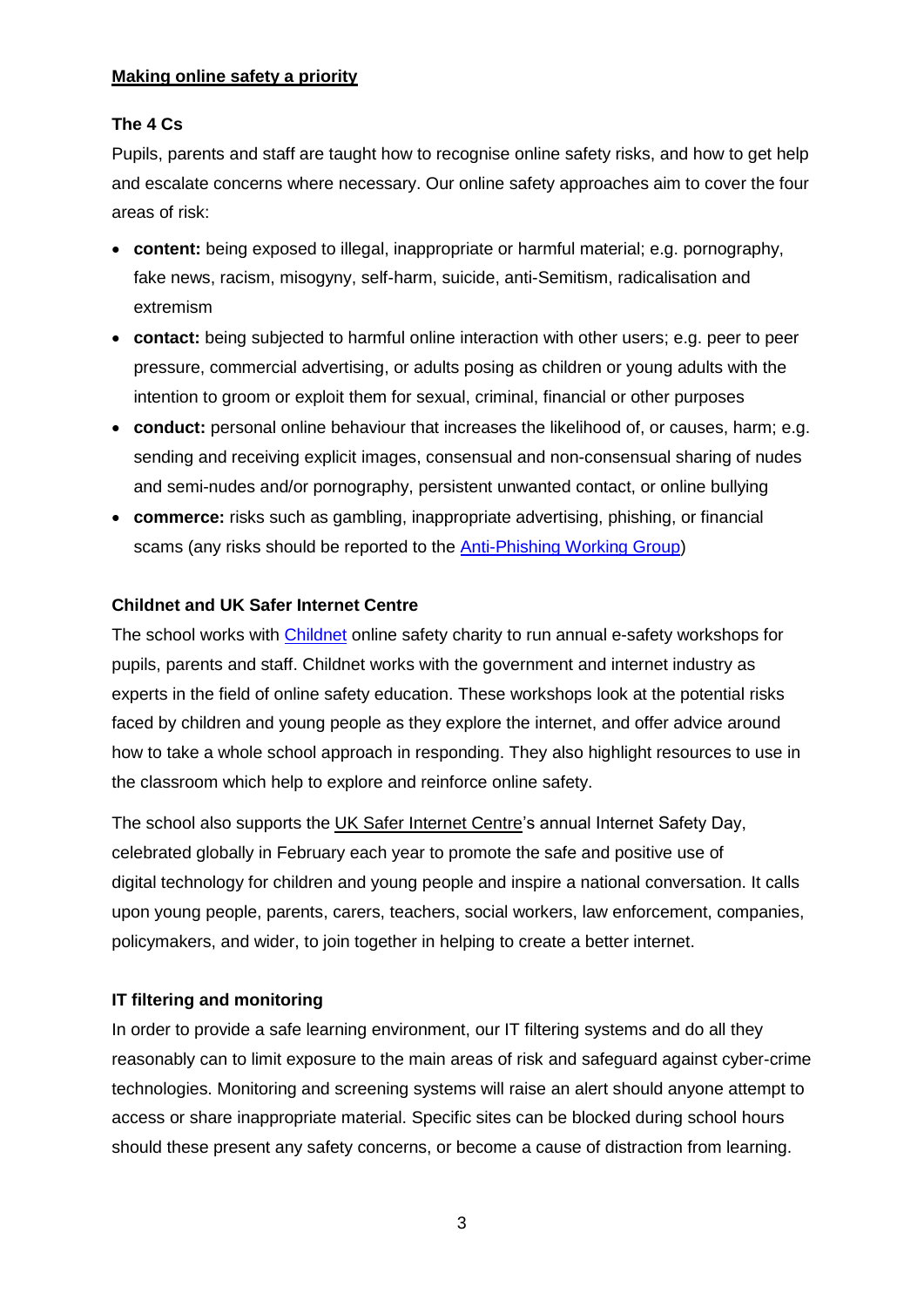#### **Online safety for pupils**

All children are vulnerable to accessing and engaging with potentially harmful and inappropriate online material, and we recognise the additional risk posed to children with SEN. Due to the nature of our pupils' speech, language and social communication difficulties, many of our pupils do not recognise the potential safety risks they may face online. Online safety is therefore an area that continues to be revisited and reinforced throughout the school curriculum, through pastoral support sessions, or in 1:1 therapies.

Pupils are taught about online safety through various teaching, learning and therapy opportunities, which includes helping them to be clear about what is expected of them online as well as offline. Internet safety and cyber bullying issues as taught as part of the ICT and PSHE curricular. This includes safety regarding the use of webcams in computers (and programmes such as Skype) as well as the distribution of photos/images on various sites. Pupils are taught skills such as how to block or report another person who sends them friend requests or messages which they do not like or are offensive.

Through the use of circle time, pupils are offered the opportunity to discuss issues that may arise whilst being online. This forum allows pupils to support each other in thinking about the risks and identifying who to turn to if concerned.

Where pupils are required to access learning or therapies remotely, protocols in the *Remote Working and Dual Provision Policy* will be followed.

#### **Online safety for parents**

As a school, we rely on parents to monitor and maintain close supervision of their child's digital devices, social networking, and internet use outside of school hours. This may include setting up parental controls and filters, removing or restricting access to devices, and/or blocking specific sites or apps if necessary.

Parents of children in KS2 upwards are sent an ICT and Social Networks contract to sign, thereby agreeing to the school rules around online safety.

In addition to the annual e-safety workshops run by Childnet, the school offers regular esafety updates for parents, to help them to keep their children safe online. This policy will be made available to parents via the school's website.

#### **Online safety for staff**

Policies are in place to support staff to make online safety a priority. Please refer to our *Mobile Phone Policy for Staff*, *Staff Code of Conduct*, and *Remote Working and Dual Provision Policy*.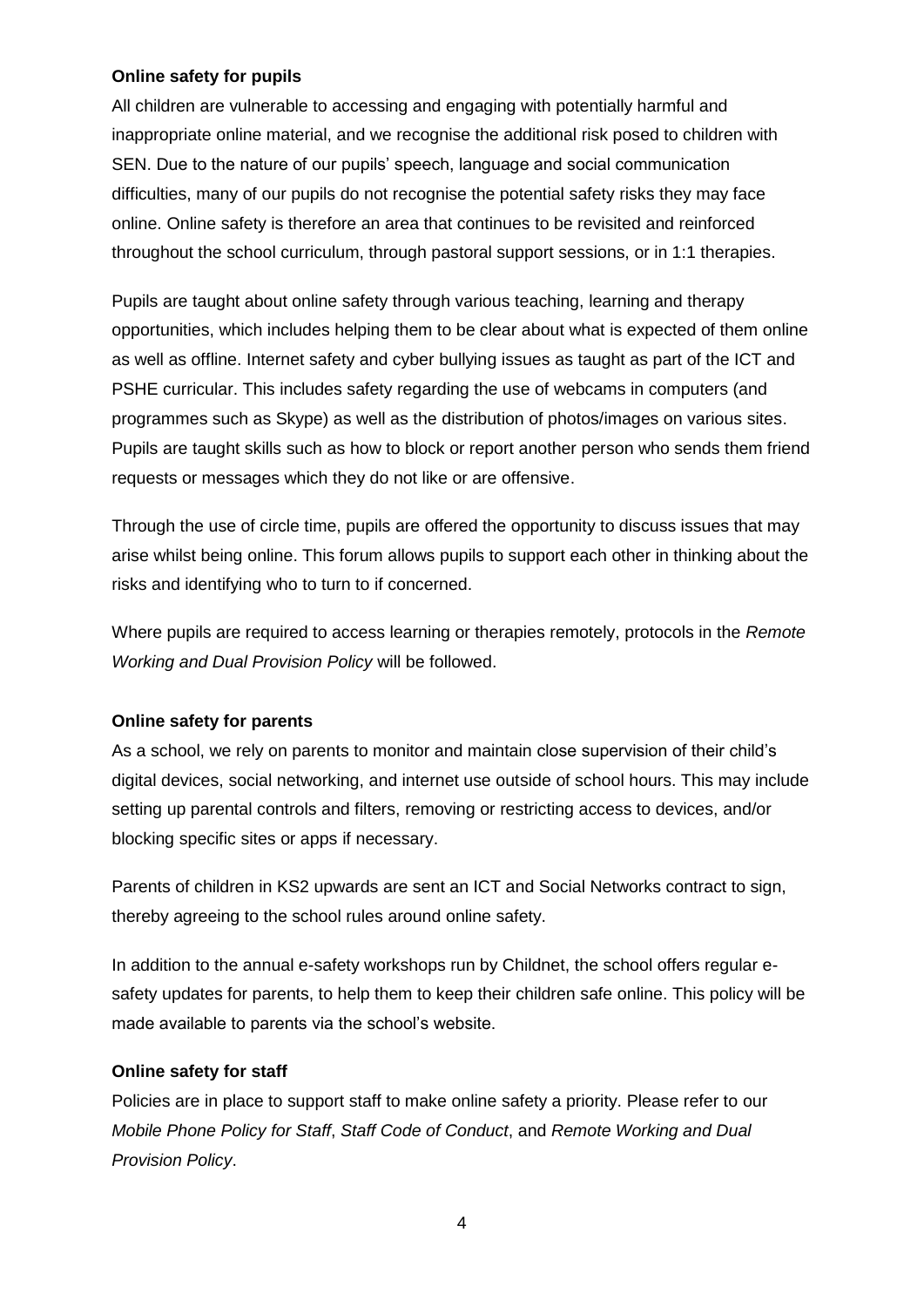#### **Expectations for pupils**

Whilst we make every reasonable effort to safeguard children from accessing and engaging with potentially harmful and inappropriate online material at school, we recognise that most pupils bring digital devices to school, therefore have unlimited and unrestricted access to the internet via mobile phone networks (i.e. 3G, 4G and 5G). The use of digital devices (with or without internet access) can cause a distraction to learning, and/or pose a safeguarding risk to our pupils and/or their peers. We aim to address this by setting expectations for pupils, and having clear procedures to follow where these expectations have been breached.

**All pupils up to and including year 10** are not allowed to use digital devices in school (except where these have been deemed necessary to support pupil wellbeing e.g. music devices, apps for calming etc.). Digital devices, including mobile phones and smart watches, must be handed into Group Leaders during morning registration and are returned at home time. Mobile Phones may sometimes be required in a lesson such as Functional Skills, however would only be used only at the request and under the guidance of the teacher or therapist*.* If a pupil does not hand a phone in, then their Specialist Advisor is made aware who can contact home to discuss this further. Every new pupil from KS2 upwards signs an ICT and Social Networks contract, thereby agreeing to the school rules around online safety.

**In Year 11** pupils are allowed to keep their digital devices in their lockers, and they may wear smart watches as long as they are switched onto airplane mode. They may also use their mobile phones and keep them in their pockets. They can use their phones for organisation reasons, to photograph work to support their learning as well as to download specific coursework related photographs under the strict supervision of the teacher. These allowances may be removed if pupils do not adhere to the rules.

**In Post 16**, communication needs are different, as staff/students need to be in contact whilst on their college placement. There is also a greater focus on developing independence, e.g. independent travel. Post 16 students may keep their phones about their person, but they may only be used at break times or when off-site. They must never be used during lesson times, unless at the request and under the guidance of the teacher or therapist. If a student does not respond to warnings to put their phone away, their phone must be handed in until the end of the day. There are signs up in each classroom reminding students of this rule.

Expectations for pupils are reinforced through ICT, Functional Skills, Life Skills and PSHE sessions, as well as ad hoc discussions during Group Times or 1:1 with the Group Leader. On occasion, 1:1 SLT or RSE support may be needed to aid pupil understanding. All staff are encouraged to remind pupils of the expectations for their key stage.

5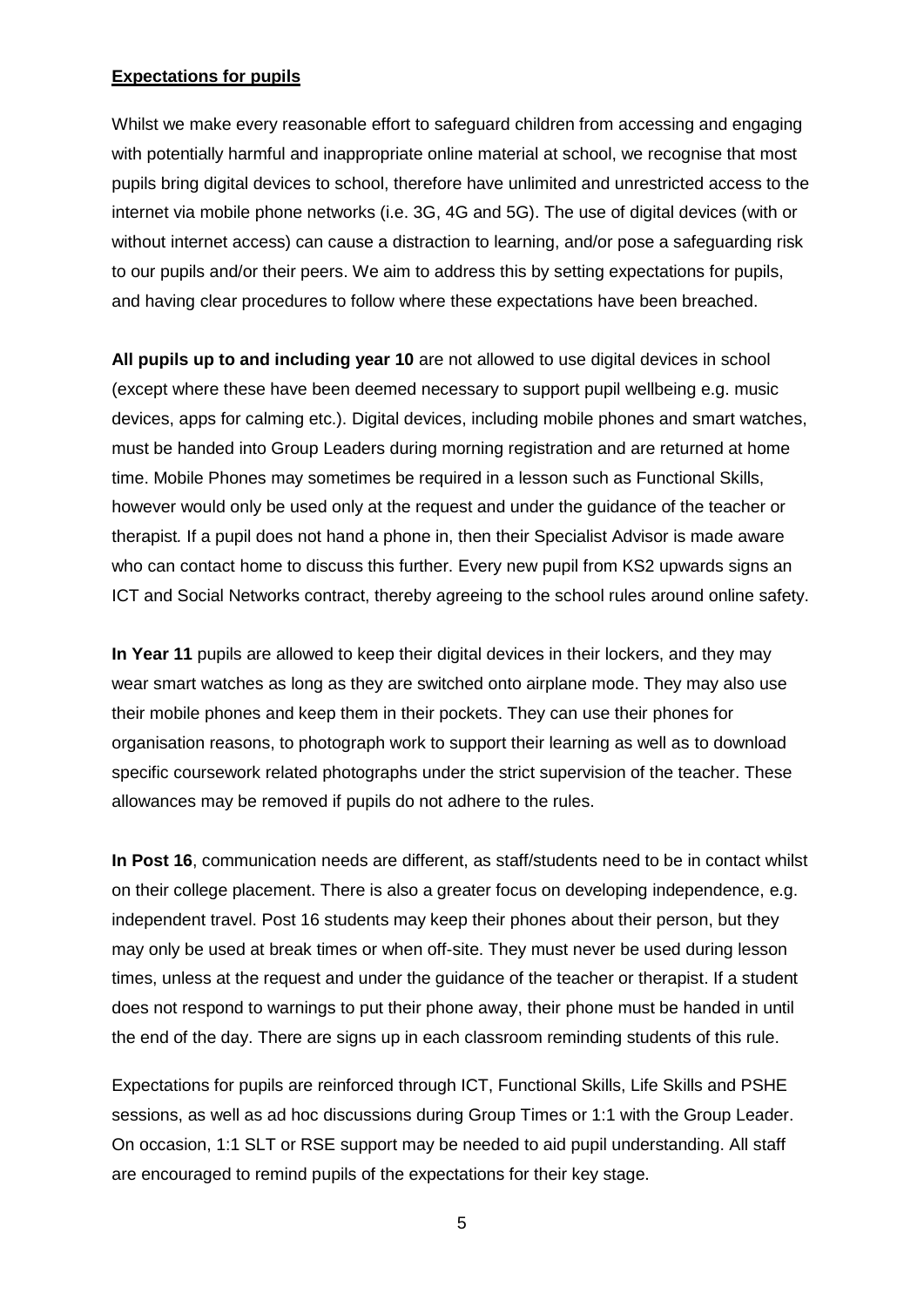## **Online Safety Rules**

The school recognises that due to the nature of our pupils' speech, language and social communication difficulties, any rules regarding their use of digital devices and social networking need to be explicit, clear and consistent, as far as is possible.

- Pupils are not allowed to contact staff on any social media platforms
- Pupils are not allowed to use their friend's social media accounts to contact staff
- Pupils are not allowed to make false accounts to contact staff
- Pupils are not allowed to write or upload any material about a member of staff on their social media platforms
- Pupils are not allowed to write or upload any material which is rude or disrespectful about the school, staff, or pupils on their social media platforms
- Pupils are not allowed to use any social media platforms to encourage unkind or inappropriate comments about another pupil, to write derogatory or unkind comments about another pupil, or to use it to arrange or encourage bullying behaviours
- Pupils are not allowed to use any social media platforms to share any unsuitable material with, or about their peers
- Pupils are not allowed to join in with any bullying related communication
- Pupils are not allowed to use digital devices or social networking to harass other pupils or staff either inside or outside of school. *Harassing* includes contacting lots of times, contacting after being asked to stop and/or contacting with the intention of causing the other distress or upset
- Pupils are not allowed to use digital devices in any of the toilets on school premises
- Pupils are not allowed to use digital devices to record whilst on school premises
- Pupils are not allowed to record or take photos of staff or other pupils without their knowledge or consent

#### **Responding to online safety concerns**

Where expectations for pupils or online safety rules have been breached, the school follows clear procedures *(please see flow chart for consequences for different behaviours involving social networking and digital devices in Appendix 1).* The school will consider the pupil's intentions and possible social misunderstandings, in line with their speech, language and social communication difficulties. Where necessary, the school will adhere to statutory guidance published by the DfE.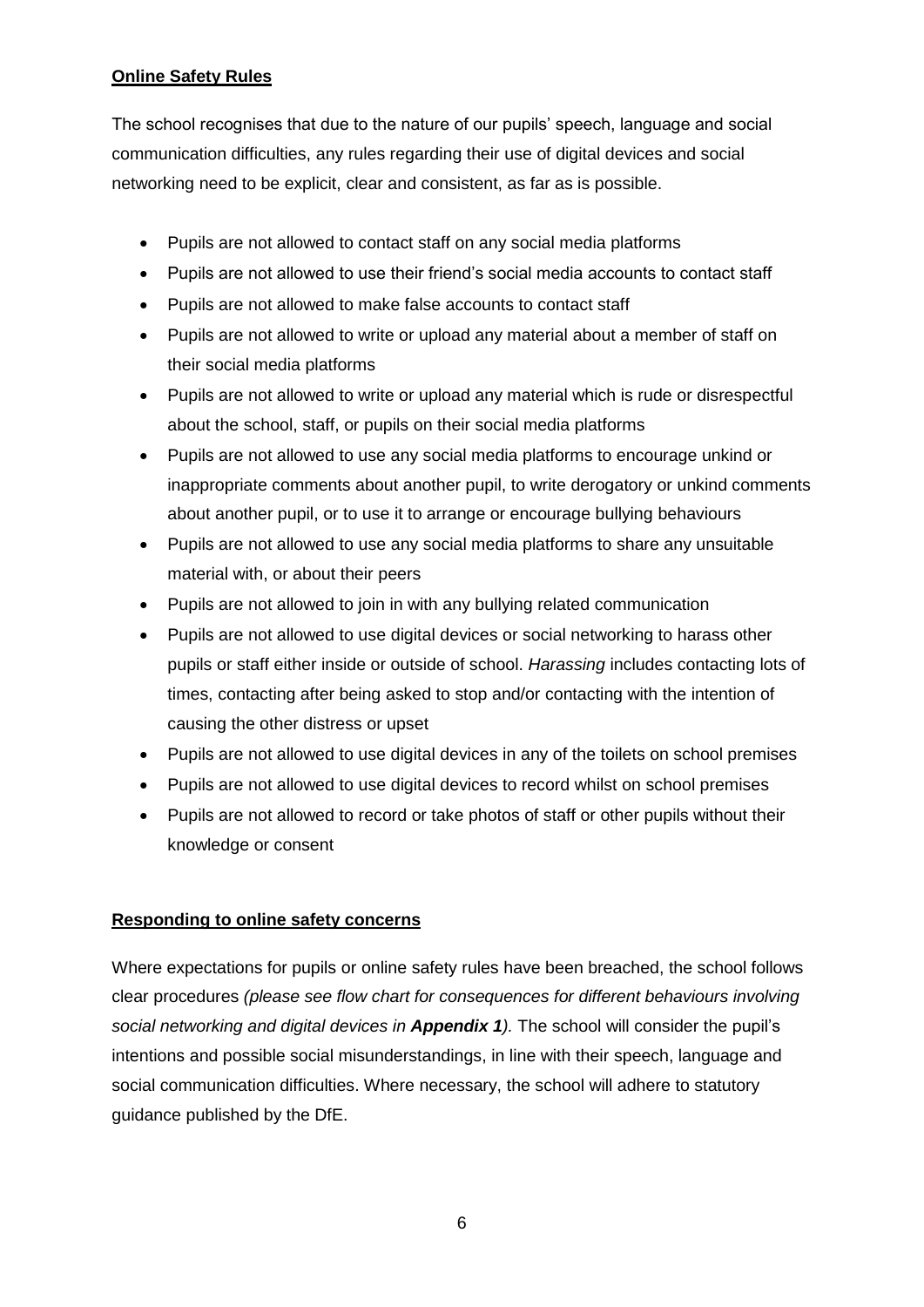The pupil(s) involved may be required to meet with the Principal, Joey Burgess. Parents will be contacted and may also be asked to attend such a meeting. Appropriate support and/or consequences will be agreed, depending upon the nature of the incident.

We aim to support communication breakdowns, and help repair issues that have arisen, through group PSHE and/or 1:1 speech and language therapy sessions. The Restorative Justice team may be called upon, if appropriate, as a supportive way for pupils, parents, or staff members to feel heard, develop reflective skills to learn from the incident and move forwards positively. As with all behaviour, a restorative approach is used alongside consequences to support reflection and learning and moving forwards to supporting pupils to make safer and more positive choices. Where there is conflict between pupils, Restorative Justice can empower them with the skills to fix the damage caused and repair relationships.

Where the use of social networking has been used as a means of cyber bullying, procedures in our *Anti-Bullying Policy* will be followed. Please also see *Peer on Peer Abuse*.

Where pupils are at risk of being harmed or of causing harm to others who are not part of Blossom House School, safeguarding protocols will be followed.

**Responding to safeguarding concerns** Please refer to our *Safeguarding Children and Child Protection Policy*.

#### **Child Sexual Exploitation (CSE)**

CSE is a form of child sexual abuse. It may include non-contact activities, such as involving children in the production of sexual images, forcing children to look at sexual images or watch sexual activities, encouraging children to behave in sexually inappropriate ways or grooming a child in preparation for abuse including via the internet. CSE can occur over time or be a one-off occurrence, and may happen without the child's immediate knowledge e.g. through others sharing videos or images of them on social media**. If CSE is suspected, the DSL should be informed immediately.**

#### **Peer on Peer Abuse**

Where children abuse other children, this is referred to as peer on peer abuse. Online peer on peer abuse is most likely to include, but is not limited to:

- cyberbullying bullying, which includes prejudice-based and discriminatory bullying
- facilitating, threatening and/or encouraging physical harm
- facilitating, threatening and/or encouraging sexual violence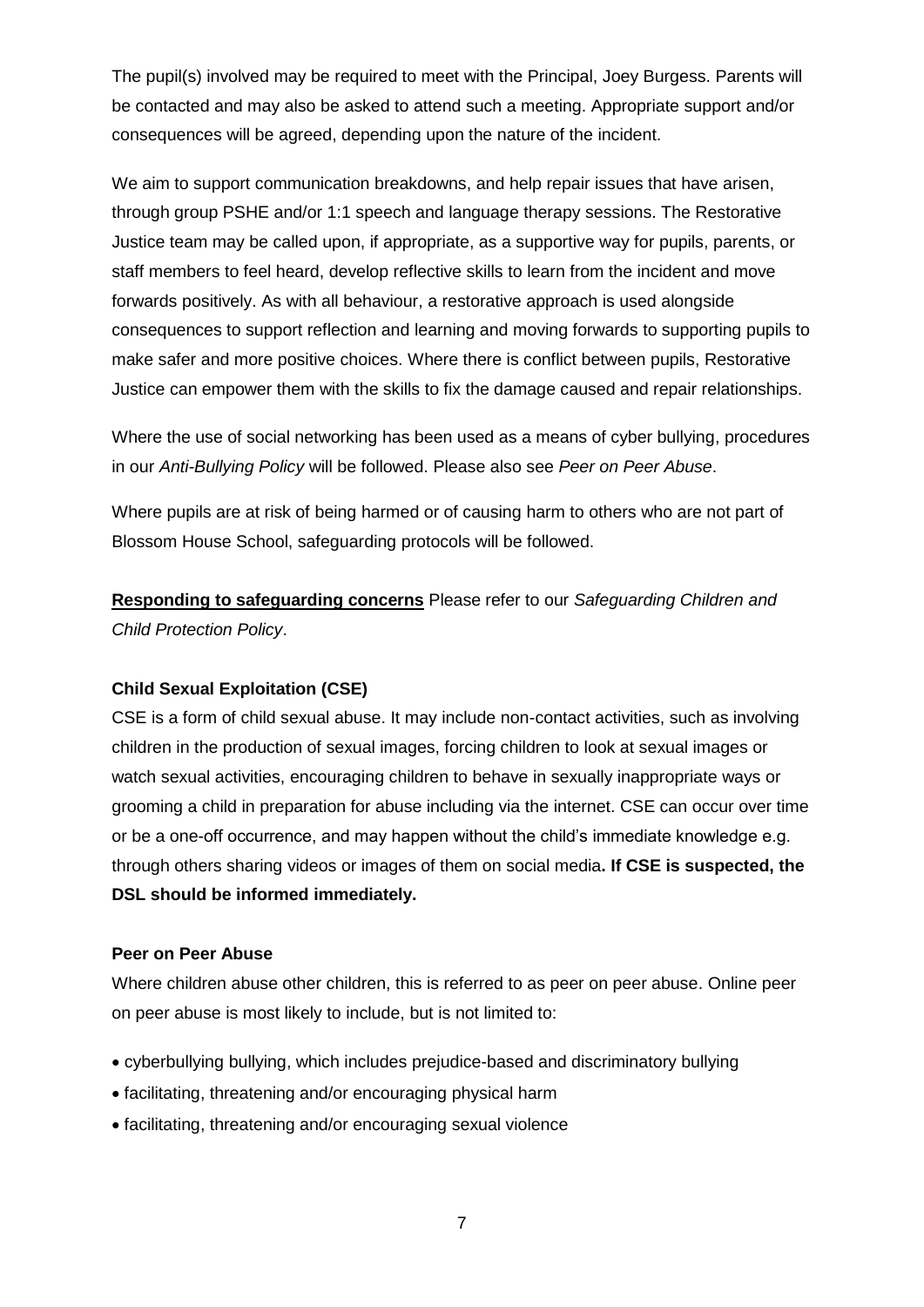• online sexual harassment, such as sexual comments, remarks or jokes, which may be stand-alone or part of a broader pattern of abuse

• causing someone to engage in sexual activity without consent, including forcing someone to strip, touch themselves sexually, or to engage in sexual activity with a third party

• consensual and non-consensual sharing of nudes and semi nudes images/videos (also known as sexting or youth produced sexual imagery);

• upskirting, which typically involves taking a picture under a person's clothing without them knowing, with the intention of viewing their genitals or buttocks to obtain sexual gratification, or cause the victim humiliation, distress or alarm; and

• initiation/hazing type violence and rituals, including online activities involving harassment, abuse or humiliation

**Where peer on peer abuse is suspected, or where an allegation has been made, the DSL should be informed immediately. If a potential criminal offence has taken place, the Police will also be contacted.**

#### **Cybercrime**

Cybercrime is criminal activity committed using computers and/or the internet. It is broadly categorised as either 'cyber-enabled' (crimes that can happen off-line but are enabled at scale and at speed on-line) or 'cyber dependent' (crimes that can be committed only by using a computer). Cyber-dependent crimes include;

• unauthorised access to computers (illegal 'hacking'), for example accessing a school's computer network to look for test paper answers or change grades awarded

• denial of Service (Dos or DDoS) attacks or 'booting'. These are attempts to make a computer, network or website unavailable by overwhelming it with internet traffic from multiple sources; and,

• making, supplying or obtaining malware (malicious software) such as viruses, spyware, ransomware, botnets and Remote Access Trojans with the intent to commit further offence, including those above.

Children with particular skill and interest in computing and technology may inadvertently or deliberately stray into cyber-dependent crime.

**If there are concerns about a child in this area, the DSL should be informed immediately. A referral to the [Cyber Choices](https://nationalcrimeagency.gov.uk/what-we-do/crime-threats/cyber-crime/cyberchoices) programme may also be considered.**

For more information on keeping children safe online please see *Annex D [of Keeping](https://assets.publishing.service.gov.uk/government/uploads/system/uploads/attachment_data/file/1014057/KCSIE_2021_September.pdf)  [Children Safe in Education.](https://assets.publishing.service.gov.uk/government/uploads/system/uploads/attachment_data/file/1014057/KCSIE_2021_September.pdf)*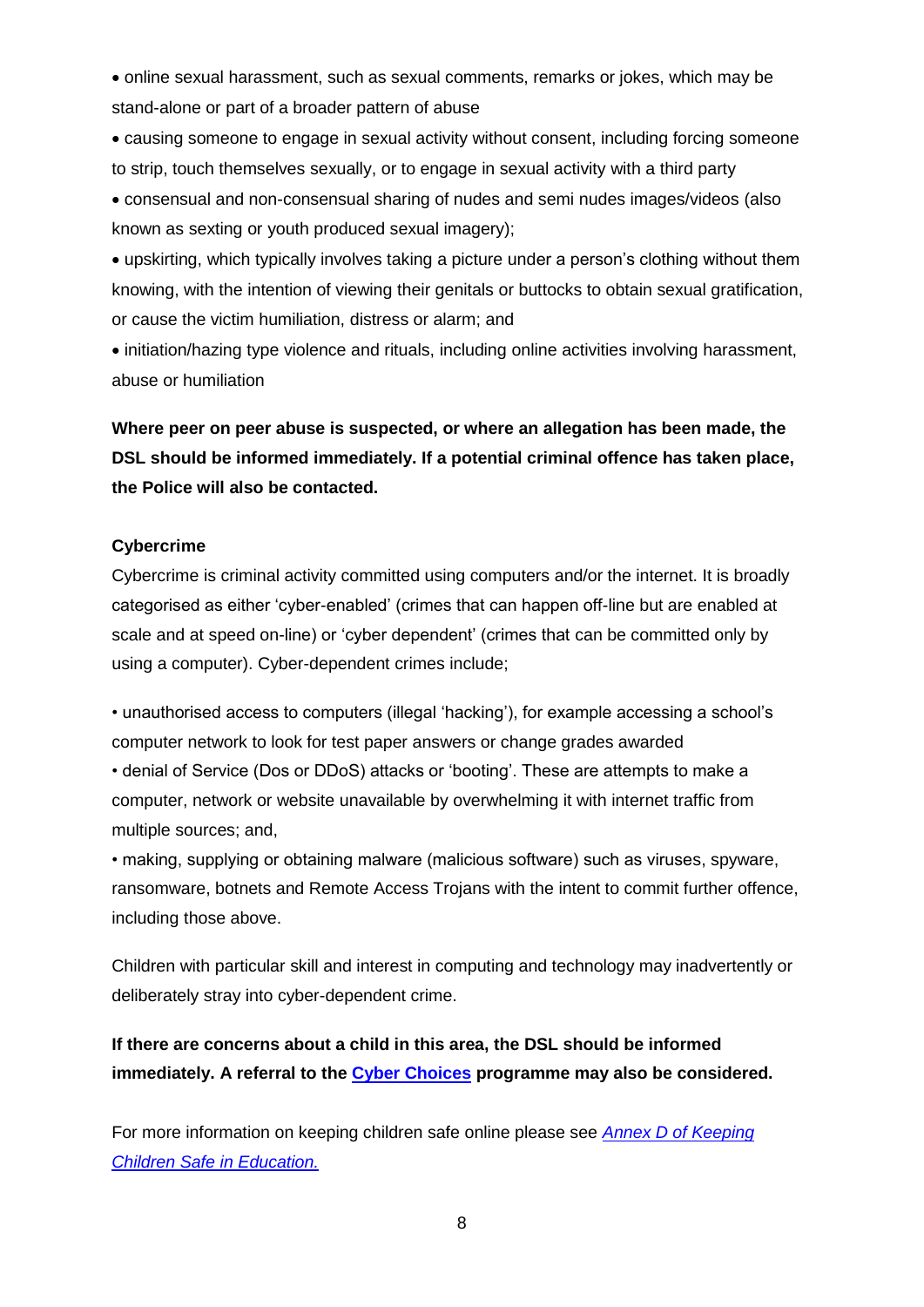## **Latest D.f.E Guidance:**

- [Keeping Children Safe in Education \(2021\)](https://assets.publishing.service.gov.uk/government/uploads/system/uploads/attachment_data/file/1014057/KCSIE_2021_September.pdf)
- [Sexual violence and sexual harassment between children in schools and colleges](https://assets.publishing.service.gov.uk/government/uploads/system/uploads/attachment_data/file/999239/SVSH_2021.pdf)  [\(2021\)](https://assets.publishing.service.gov.uk/government/uploads/system/uploads/attachment_data/file/999239/SVSH_2021.pdf)
- [Sharing nudes and semi-nudes: advice for](https://www.gov.uk/government/publications/sharing-nudes-and-semi-nudes-advice-for-education-settings-working-with-children-and-young-people/sharing-nudes-and-semi-nudes-advice-for-education-settings-working-with-children-and-young-people) education settings working with children [and young people \(2020\)](https://www.gov.uk/government/publications/sharing-nudes-and-semi-nudes-advice-for-education-settings-working-with-children-and-young-people/sharing-nudes-and-semi-nudes-advice-for-education-settings-working-with-children-and-young-people)
- [Searching, screening and confiscation: advice for schools \(2018\)](https://assets.publishing.service.gov.uk/government/uploads/system/uploads/attachment_data/file/674416/Searching_screening_and_confiscation.pdf)
- [Preventing and tackling bullying: Advice for headteachers,](https://assets.publishing.service.gov.uk/government/uploads/system/uploads/attachment_data/file/623895/Preventing_and_tackling_bullying_advice.pdf) staff and [governing bodies \(July 2017\)](https://assets.publishing.service.gov.uk/government/uploads/system/uploads/attachment_data/file/623895/Preventing_and_tackling_bullying_advice.pdf)
- [Teaching Online Safety in School 2019](https://assets.publishing.service.gov.uk/government/uploads/system/uploads/attachment_data/file/811796/Teaching_online_safety_in_school.pdf)

## **Other policies of relevance:**

Behaviour Management Anti-Bullying Safeguarding and Child Protection Remote Working and Dual Provision Policy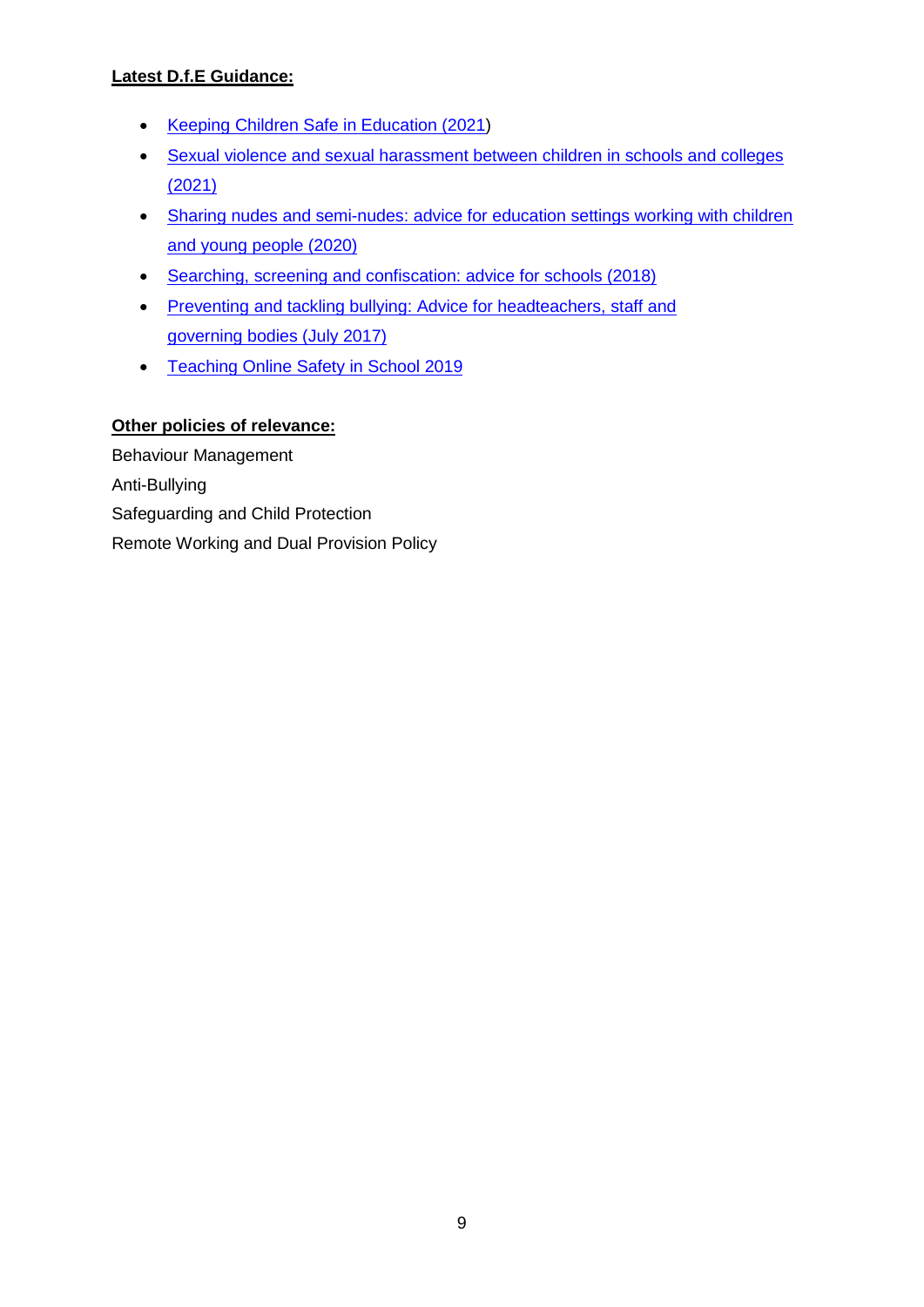#### **Appendix 1: Flow Chart for Behaviour and Consequences**

Computer, Laptop, Phone and Internet Rules & Consequences

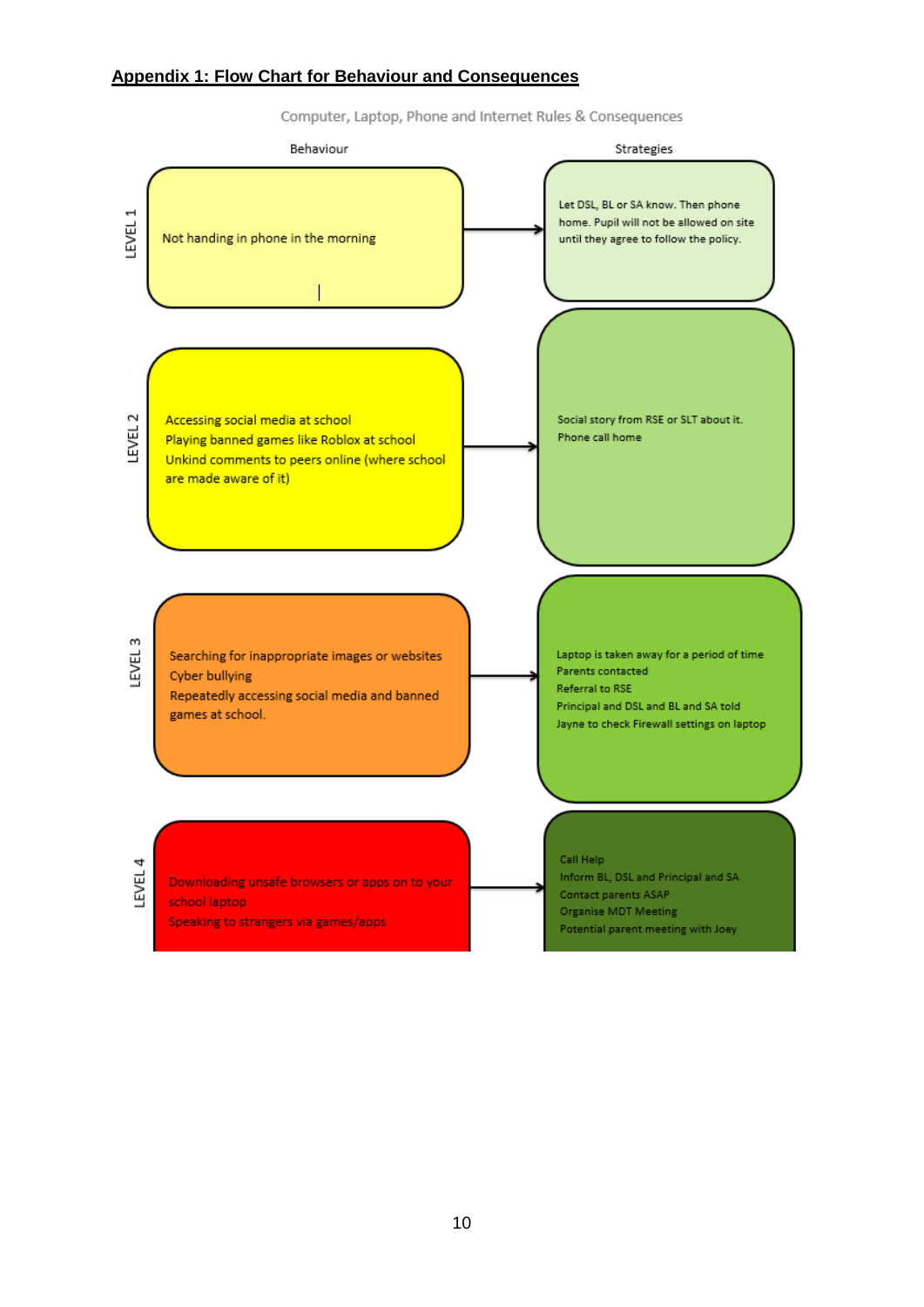**Blossom House School ICT and Social Networks Contract (pupils & parents to sign)**

1. I will only use the school's computers for schoolwork and homework. **I am aware that the use of any school computer, telephone or communications facility for any unauthorised activity is against School policy and may even be a criminal offence.**

![](_page_10_Picture_3.jpeg)

- 2. **I will not use ICT / social network sites within or outside school to bully others (this could include sending unkind or threatening messages, or posting information to upset pupils and/or staff, this includes creating groups) and I am aware of the laws linked to cyber bullying.**
- 3. **I will not access, create, download, copy, print or share any material that may be considered to be racist, sexist, obscene, violent or bullying, or make nasty or hurtful comments about other pupils and/or staff on any social network site.**

![](_page_10_Picture_6.jpeg)

- 4. I understand that social networking and gaming sites cannot be used in school unless permission has been given by an adult.
- 5. **I will not log on with anyone else's user ID and password and I** will only edit or delete files in my user area.

![](_page_10_Picture_9.jpeg)

- 6. I am aware of the dangers of giving out personal details such as: name, address, photos, telephone number, bank account, on the Internet or by e- mail.
- 7. **I will behave sensibly in computer rooms and treat the equipment with respect.**
- 8. **I will not attempt to contact or add staff on any social network sites. I am aware doing this is against school policy.**

*I have read and understand these rules and agree to them.*

| Group:        |  |
|---------------|--|
|               |  |
| Signed pupil: |  |
| Date:         |  |

![](_page_10_Picture_15.jpeg)

**STOP AND THINK** 

![](_page_10_Picture_16.jpeg)

![](_page_10_Picture_17.jpeg)